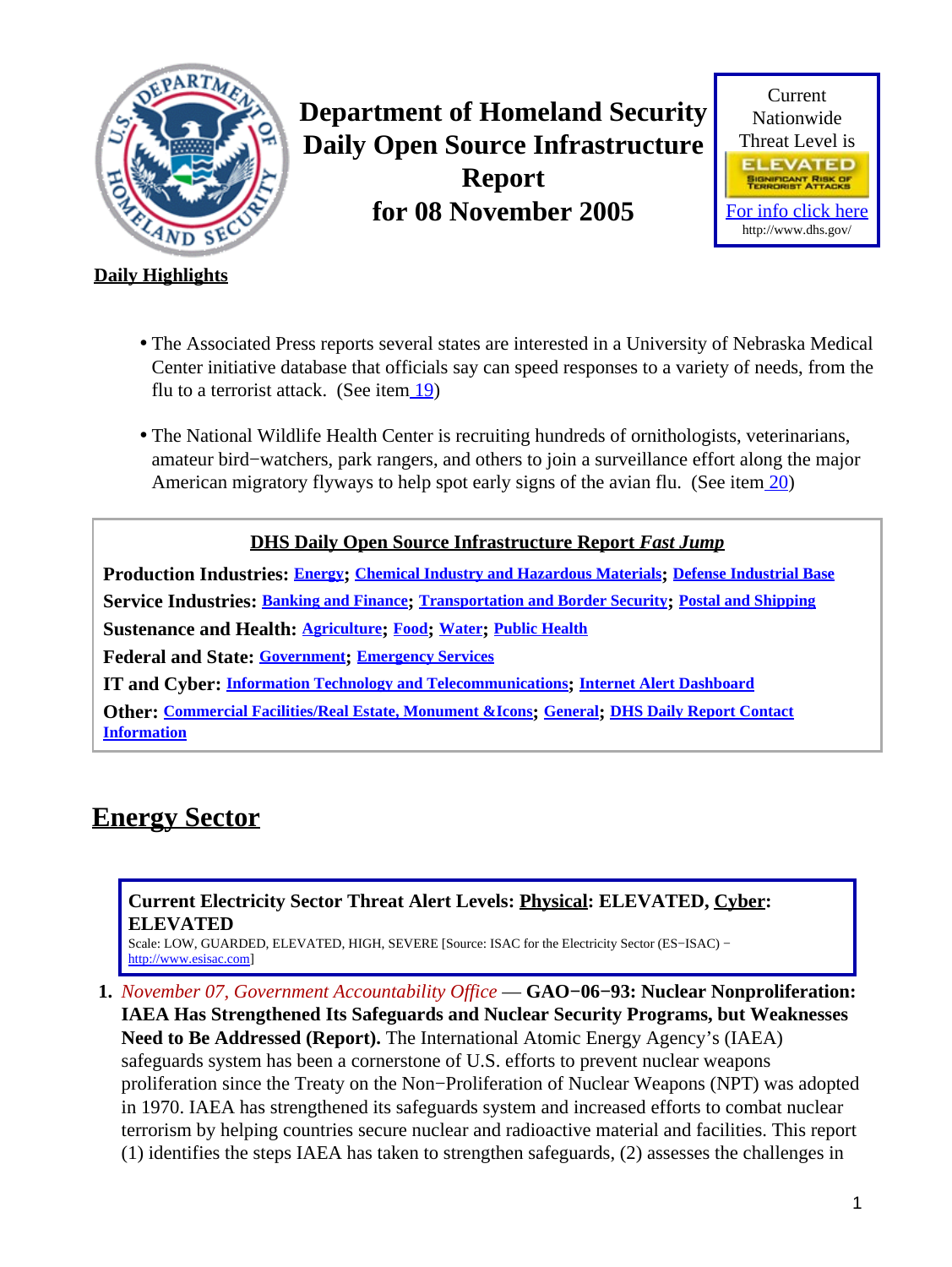implementing strengthened safeguards, (3) identifies U.S. financial support for safeguards, and (4) describes IAEA's efforts to help secure nuclear material and facilities. The Government Accountability Office recommends, among other things, that the Department of State work with IAEA to consider (1) eliminating or reducing the number of agreements that limit IAEA's authority to implement strengthened safeguards in countries with small quantities of nuclear material, (2) establishing better measures to evaluate the effectiveness of safeguards and nuclear security activities, and (3) rectifying human capital practices that negatively impact IAEA's ability to recruit and retain critical safeguards staff. The Department of State generally agreed with the recommendations. IAEA provided technical comments, which were incorporated into the report.

Highlights:<http://www.gao.gov/highlights/d0693high.pdf> Source[: http://www.gao.gov/new.items/d0693.pdf](http://www.gao.gov/new.items/d0693.pdf)

**2.** *November 07, Department of Energy* — **Highly enriched uranium from U.S. nuclear**

**weapons stockpile to be removed.** Secretary of Energy Samuel W. Bodman on Monday, November 7, announced that the Department of Energy's (DOE) National Nuclear Security Administration (NNSA) will remove over 440,000 pounds of Highly Enriched Uranium (HEU), in the coming decades, from further use as fissile material in U.S. nuclear weapons and prepare this material for other uses. The decision addresses future use of HEU that becomes available from nuclear weapons dismantlements and from significant reductions in the nuclear weapons stockpile as directed by President Bush in May 2004. The project represents the largest amount of special nuclear material to be removed from the stockpile in the history of the nuclear weapons program. "The President's decision to reduce the nuclear weapons stockpile by nearly half—to the smallest size since the Eisenhower administration—enables us to dispose of a significant amount of weapons−grade uranium. This is material that will never again be a part of a nuclear weapon," Secretary Bodman said.

Source[: http://www.energy.gov/engine/content.do?PUBLIC\\_ID=19140&BT\\_C](http://www.energy.gov/engine/content.do?PUBLIC_ID=19140&BT_CODE=PR_PRESSRELEASES&TT_CODE=PRESSRELEASE) [ODE=PR\\_PRESSRELEASES&TT\\_CODE=PRESSRELEASE](http://www.energy.gov/engine/content.do?PUBLIC_ID=19140&BT_CODE=PR_PRESSRELEASES&TT_CODE=PRESSRELEASE)

**3.** *November 07, Associated Press* — **Agency sees world demand for oil climbing.** Global energy needs will surge 50 percent by 2030 and prices will rise if capacity is not significantly increased, the International Energy Agency (IEA) said Monday, November 7, in its 2005 World Energy Outlook. There are sufficient oil and natural gas reserves to meet those needs, particularly in North Africa and the Middle East, but about \$20 trillion in new investments is urgently needed to bring those supplies to the consumer market, the agency said. New energy sources will increasingly be needed to meet demand in growing economies like China and India, according to IEA. "These projected trends have important implications and lead to a future that is not sustainable from an energy−security or environmental perspective," said Claude Mandil, the agency's executive director. "We must change these outcomes and get the planet onto a sustainable energy path," said Mandil.

IEA World Energy Outlook:<http://www.worldenergyoutlook.org/> Source[: http://www.washingtonpost.com/wp−dyn/content/article/2005/11](http://www.washingtonpost.com/wp-dyn/content/article/2005/11/07/AR2005110700392.html) [/07/AR2005110700392.html](http://www.washingtonpost.com/wp-dyn/content/article/2005/11/07/AR2005110700392.html)

**4.** *November 07, RenewableEnergyAccess.com* — **Trends emerge for U.S. wind power markets.** Recently, representatives from major debt, equity, and private equity investors came together with wind energy project developers to hear the latest information about the state of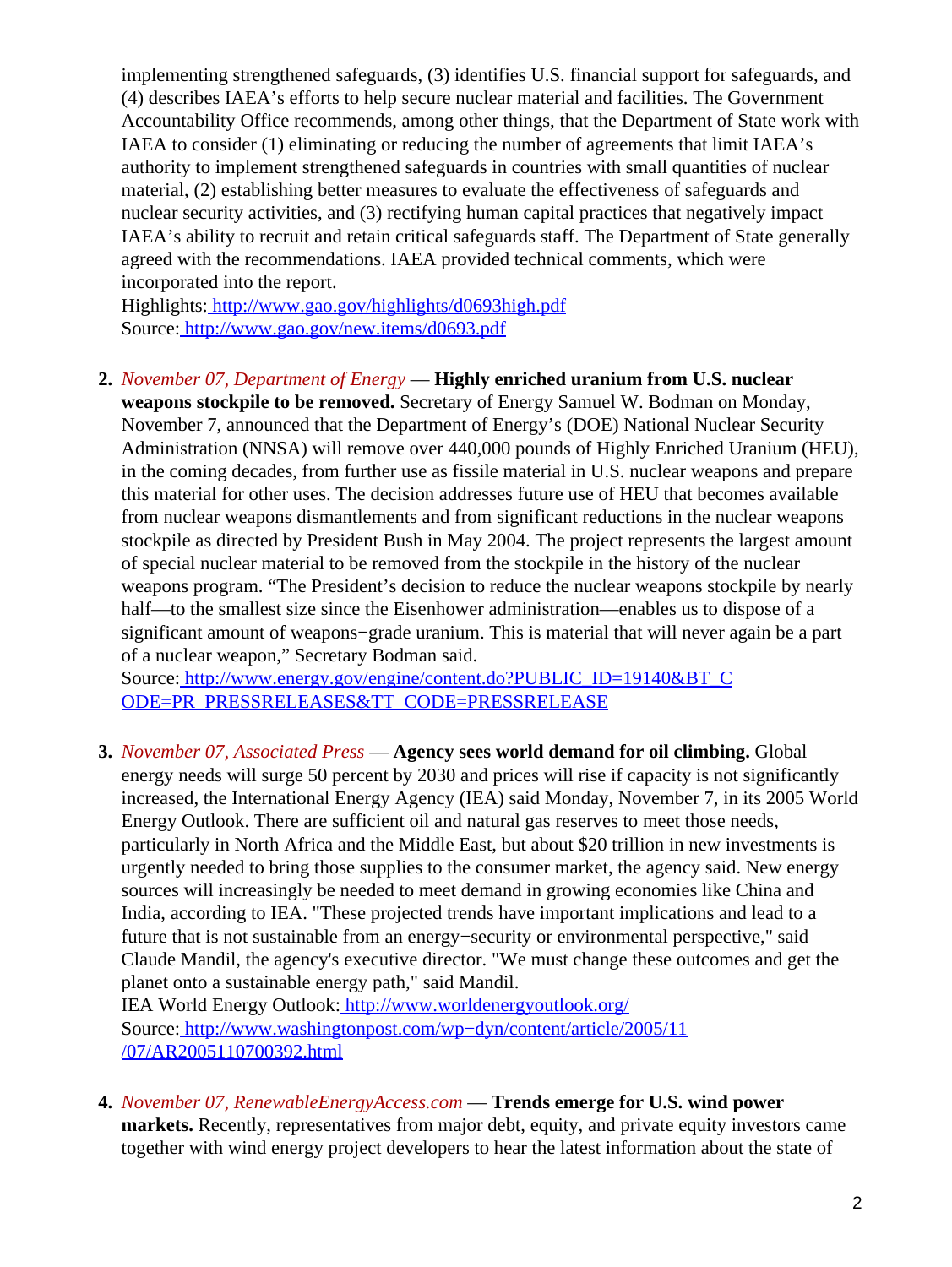the industry and best practices for financing projects. The American Wind Energy Association reported key issues and trends emerged from the workshop. Project financing is still a considerable hurdle, the turbine market is constrained, merchant wind plants −− those built without a long–term supply contracts –– are generating interest, high natural gas prices are not always a good thing for wind power, and more sophisticated investment strategies and larger partners are all part of the changing financial landscape for wind power. Presenters generally agreed that the main roadblock facing wind power development is not getting financing, as it was a few years ago, but the turbine supply situation, and the effect of high natural gas prices on the wind power market.

Source[: http://www.renewableenergyaccess.com/rea/news/story;jsession](http://www.renewableenergyaccess.com/rea/news/story;jsessionid=aCUPwvhZcSDe?id=38947) [id=aCUPwvhZcSDe?id=38947](http://www.renewableenergyaccess.com/rea/news/story;jsessionid=aCUPwvhZcSDe?id=38947)

**5.** *November 06, Associated Press* — **Two workers die at refinery.** Two workers at the Valero oil refinery in Delaware City, DE, died Sunday, November 6, while working on a unit at the facility. Cpl. Jeff Oldham, a state police spokesperson, said the men appear to have succumbed to nitrogen fumes inside a silo just after midnight. "A witness said that when he saw them up there it looked like they were trying to retrieve something from inside the silo," Oldham said. When the witness left and came back about five minutes later, he saw the men were unconscious, Oldham said. The witness used a radio to make an emergency call. A man wearing an oxygen mask retrieved the men, Oldham said. Mary Rose Brown, a spokesperson for Valero, said the men were contract workers with Matrix Services Inc. They were scheduled to perform work in the area, but they were not authorized to go inside the silo, which was under a nitrogen atmosphere. "The investigation is focused on why these contractors entered this vessel without authorization," said Brown.

Source[: http://www.newsday.com/news/local/wire/newjersey/ny−bc−nj−−r](http://www.newsday.com/news/local/wire/newjersey/ny-bc-nj--refinerydeaths1106nov06,0,2996464.story?coll=ny-region-apnewjersey) [efinerydeaths1106nov06,0,2996464.story?coll=ny−region−apnewj ersey](http://www.newsday.com/news/local/wire/newjersey/ny-bc-nj--refinerydeaths1106nov06,0,2996464.story?coll=ny-region-apnewjersey)

#### [[Return to top](#page-0-1)]

### <span id="page-2-0"></span>**Chemical Industry and Hazardous Materials Sector**

Nothing to report. [[Return to top](#page-0-1)]

#### <span id="page-2-1"></span>**Defense Industrial Base Sector**

Nothing to report. [[Return to top](#page-0-1)]

### <span id="page-2-2"></span>**Banking and Finance Sector**

**6.** *November 07, Europol* — **U.S. Secret Service and Europol partner in fighting organized crime.** The United States Secret Service (USSS) and the European Police Office Europol signed a co−operation agreement on Monday, November 7, that included the exchange of personal data and is based on the overall co−operation agreement signed by Europol and the U.S. Department of Justice in December 2002. In order to improve the exchange of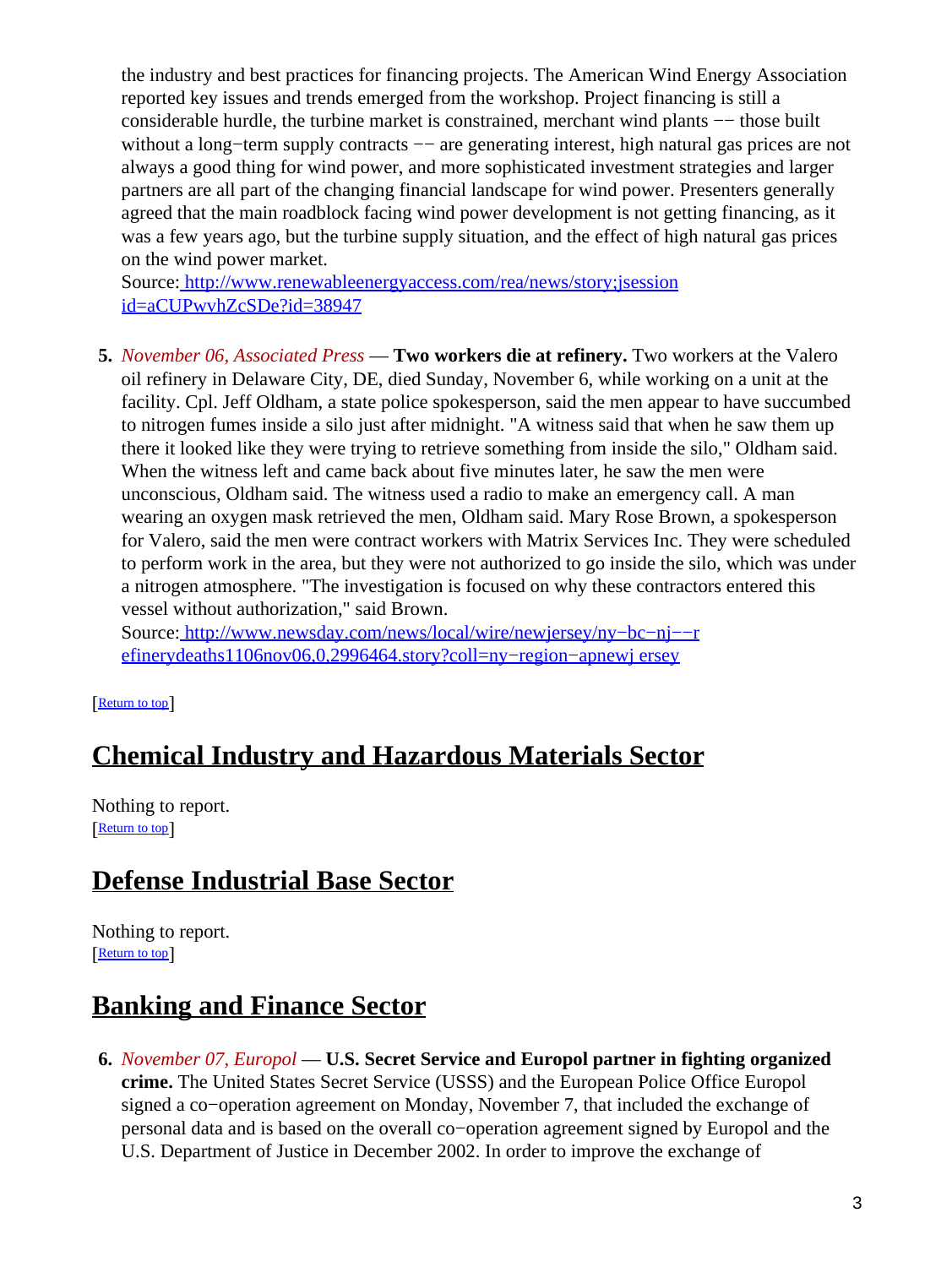intelligence, the USSS has recently placed a liaison officer in Europol's headquarters. In addition, Europol has two liaison officers posted in Washington D.C. "For several years now, both of our organizations have worked closely together to combat emerging financial crimes. I am confident that this formal creation of a Secret Service liaison position at Europol will improve and expedite our joint efforts to combat transnational crime even further," said Barbara Riggs, Deputy Director of the United States Secret Service. The signed contract will assist fighting financial crime, like non−cash payment fraud and the use of information technology (computers, Internet) in connection with these kinds of crimes.

Source[: http://www.europol.eu.int/index.asp?page=news&news=pr051107. htm](http://www.europol.eu.int/index.asp?page=news&news=pr051107.htm)

#### [[Return to top](#page-0-1)]

### <span id="page-3-0"></span>**Transportation and Border Security Sector**

- **7.** *November 07, Associated Press* — **Flyi files for Chapter 11 bankruptcy protection.** Flyi Inc., which launched low−fare airline Independence Air just one year ago from its hub at Washington's Dulles Airport, filed for Chapter 11 bankruptcy protection Monday, November 7. The airline said it hopes to enter into a court−supervised auction process to attract a new investor or purchaser in the next 60 days. Airline spokesperson Rick DeLisi said flights would operate on their regular schedule Monday and that customers should not expect any immediate disruptions. Dulles−based Flyi, formerly known as Atlantic Coast Airlines, had operated until July 2004 as a contract carrier for United and Delta airlines. But when bankrupt United sought to renegotiate its contract with Atlantic Coast at lower rates, Atlantic Coast executives decided they had a better future as an independent carrier. When the airline announced plans to transform into a low−cost, low−fare carrier, some were skeptical immediately because the airline's fleet of small, regional jets generally has higher per−person costs than larger jets. Source[: http://www.usatoday.com/travel/news/2005−11−07−flyi−bankrupt cy\\_x.htm](http://www.usatoday.com/travel/news/2005-11-07-flyi-bankruptcy_x.htm)
- **8.** *November 07, KABC−TV (CA)* — **Reducing crowds at LAX.** The Los Angeles Airport Commission is taking action on Monday, November 7, to reduce crowds at Los Angeles International Airport, LAX, more than a year after a study concluded people waiting on sidewalks and in lobbies at the facility are at risk from terror strikes. Commissioners are considering offering a \$900,000 contract to the Rand Corp., the firm that drafted the study. Rand would work with the airport, airlines and the federal Transportation Security Administration to speed travelers through terminals into more secure gate areas. The move would be an about−face for Los Angeles World Airports (LAWA), which operates LAX and other city−owned airports and is overseen by the Airport Commission. LAWA concluded earlier this year that it could not significantly shorten lines in the near term because it would require a third more ticket agents and security screeners.

Source[: http://abclocal.go.com/kabc/story?section=local&id=3612881](http://abclocal.go.com/kabc/story?section=local&id=3612881)

**9.** *November 07, Sacramento State Bulletin (CA)* — **New ways to speed up bridge construction.** Faster bridge construction projects may be in store for California through the efforts of a Sacramento State University civil engineering professor. Eric Matsumoto, in conjunction with researchers from University of California−San Diego, and state departments of transportation including CalTrans, is exploring the feasibility of constructing bridges in the seismic regions using precast concrete. The research focuses on a precast bridge element call the bent cap,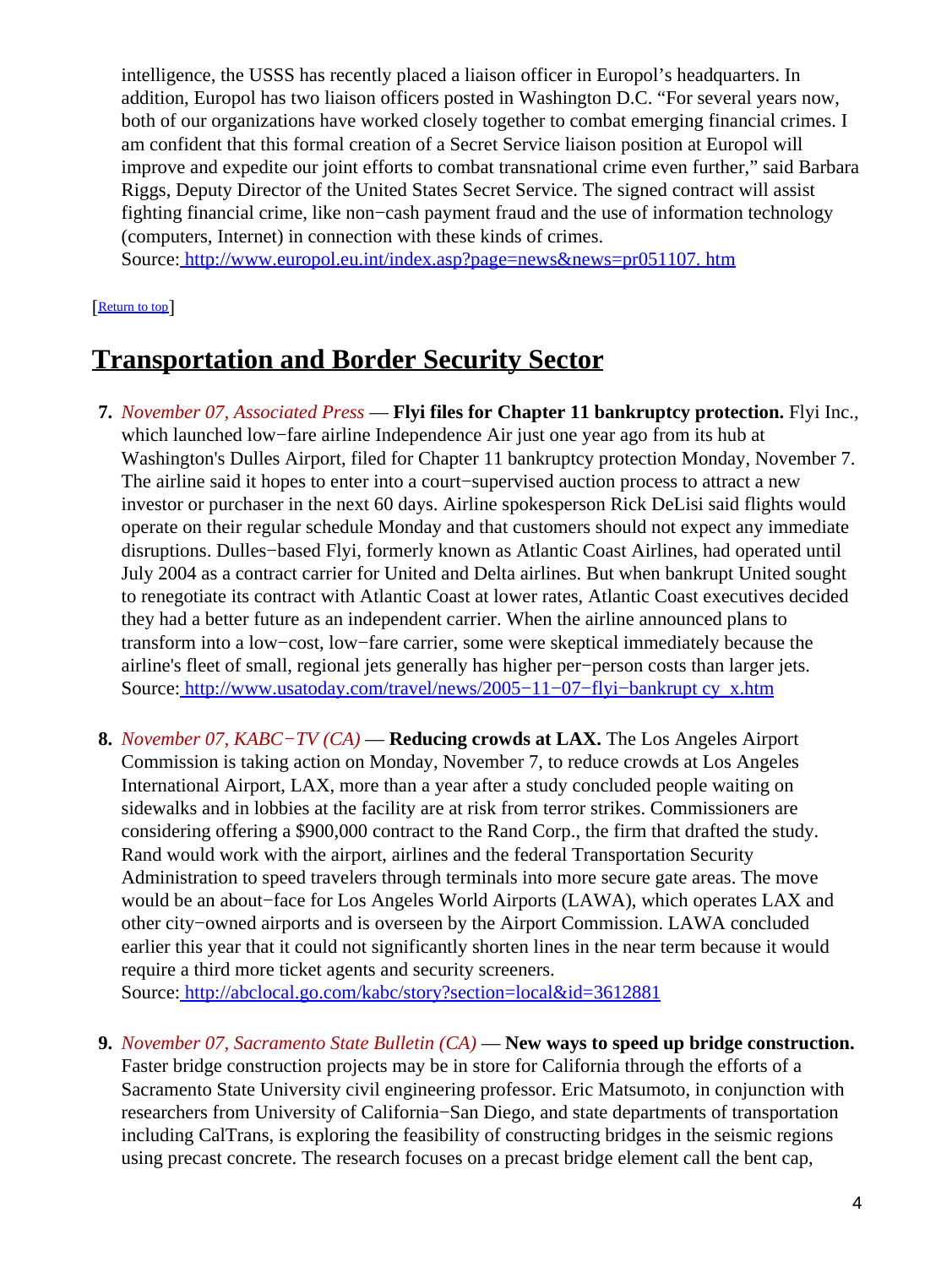which connects the bridge girders to columns. It's an approach to rapid bridge construction already used in some parts of the country but which especially challenges earthquake−prone areas like California. The research is being funded by a \$550,000 contract from the National Cooperative Highway research program, which develops practical solutions to problems facing transportation agencies. Matsumoto's goal is to develop new design and construction guidelines for precast bent cap systems that provide cost−effective seismic resistance while accelerating construction. If this works, Matsumoto says, it will affect the way business is done today because California and other states need to replace bridges in congested urban environments by the thousands.

Source[: http://www.csus.edu/bulletin/bulletin110705/bulletin110705Ma tsumoto.htm](http://www.csus.edu/bulletin/bulletin110705/bulletin110705Matsumoto.htm)

#### **10.** *November 04, Government Accountability Office* — **GAO−06−199R: Applying Agreed−Upon Procedures: Airport and Airway Trust Fund Excise Taxes**

**(Correspondence).** The Government Accountability Office (GAO) has performed the procedures contained in the enclosure to this report, which GAO agreed to perform and with which you concurred, solely to assist your office in ascertaining whether the net excise tax revenue distributed to the Airport and Airway Trust Fund (AATF) for the fiscal year ended September 30, 2005, is supported by the underlying records. As agreed with your office, GAO evaluated fiscal year 2005 activity affecting distributions to the AATF. In performing the agreed−upon procedures, GAO conducted the work in accordance with U.S. generally accepted government auditing standards, which incorporate financial audit and attestation standards established by the American Institute of Certified Public Accountants. These standards also provide guidance for performing and reporting the results of agreed−upon procedures. This report is intended solely for the use of the Office of Inspector General of the Department of Transportation and should not be used by those who have not agreed to the procedures and have not taken responsibility for the sufficiency of the procedures for their purpose. However, this report is a matter of public record, and

Source[: http://www.gao.gov/cgi−bin/getrpt?GAO−06−199R](http://www.gao.gov/cgi-bin/getrpt?GAO-06-199R)

**11.** *November 02, Department of Transportation* — **Proposal would make it easier for airlines to raise money.** U.S. airlines would have more opportunities to obtain financing from investors under a new rule announced on Wednesday, November 2, by Department of Transportation Secretary Norman Y. Mineta. The proposed rule would allow international investors more say in some aspects of airline operations, but retain current domestic ownership and labor protections in U.S. airlines, Mineta said. The notice of proposed rulemaking would allow global investors more input in marketing, routing and fleet structures. However, the proposal would ensure current protections guaranteeing that U.S. citizens own at least 75 percent of a domestic airline's voting stock, maintain actual control over safety and security decisions, and have oversight of U.S. Department of Defense contracts. The proposal would only apply to international investors from countries that have Open−Skies aviation agreements with the United States and allow similar investments by American citizens in their domestic airlines. The proposal would not change the current requirement that the president and two−thirds of the directors and officers of a domestic airline be U.S. citizens. In addition, under the proposal, U.S. citizens would continue to be required to retain control over a domestic airline, s organizational documents, including corporate charter, articles of incorporation, and all stock agreements.

The notice is available on the Internet at<http://dms.dot.gov,>docket OST–03–15759.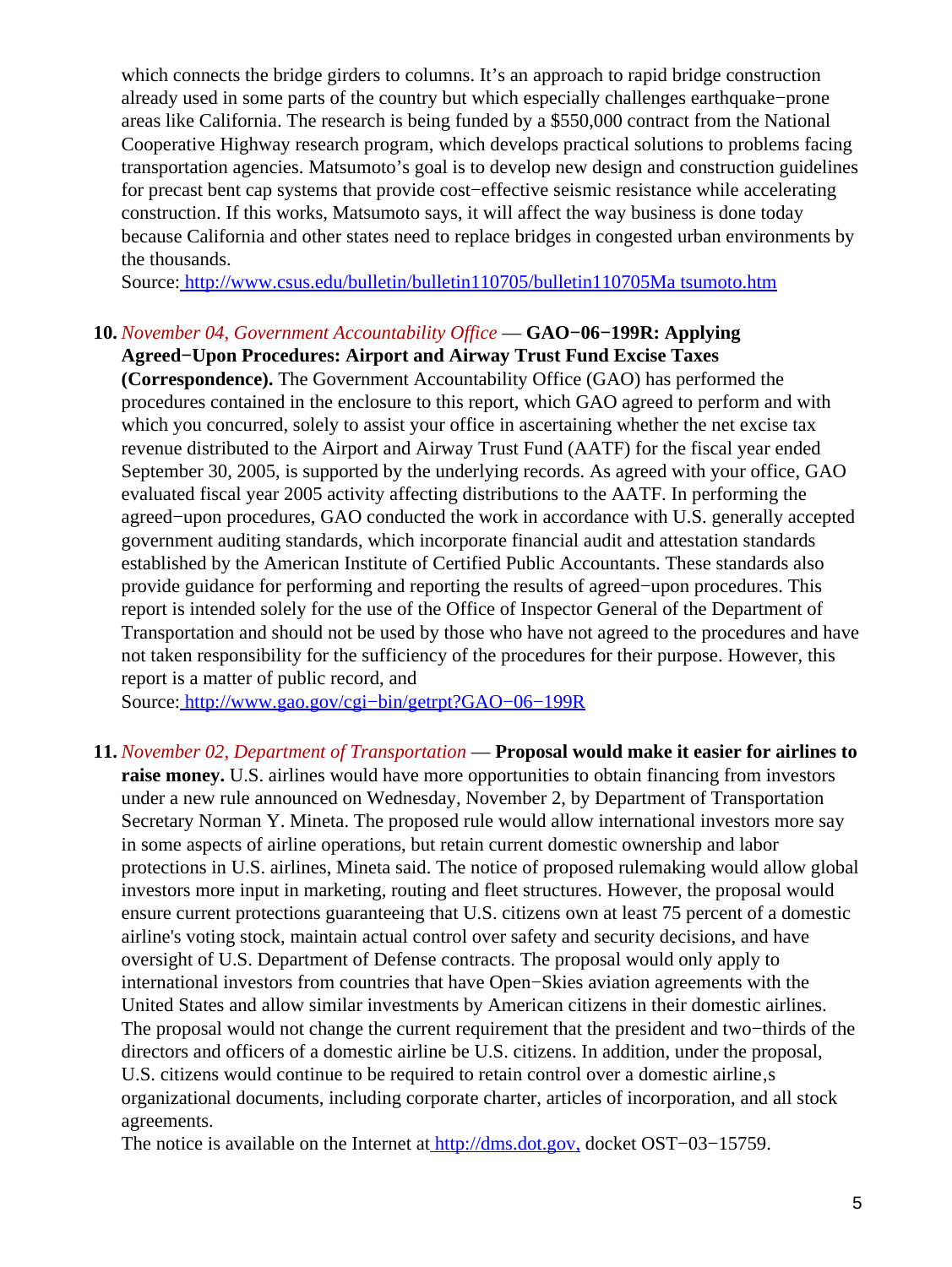Source[: http://www.dot.gov/affairs/dot15805.htm](http://www.dot.gov/affairs/dot15805.htm)

**12.** *October 06, Government Accountability Office* — **GAO−06−115: Border Security: More Emphasis on State's Consular Safeguards Could Mitigate Visa Malfeasance Risks (Report).** Issuing a U.S. visa to a foreign citizen in exchange for money or something of value is a crime that can facilitate entry into the United States of unqualified persons, including those who may wish to do our country harm. Internal controls make it difficult for an employee to commit visa malfeasance without being detected, but, despite these safeguards, visa malfeasance does occur. The Government Accountability Office (GAO) examined (1) the Department of State's (State) internal controls to prevent nonimmigrant visa malfeasance and if they are being implemented and (2) visa malfeasance cases from 2001−2004 and factors cited by State and the Department of Justice (Justice) that contributed to visa malfeasance and affected investigations and prosecutions. To improve the safeguards over the visa process GAO recommends that the Secretary of State develop strategies to achieve strict compliance with internal controls and improve existing mechanisms to combat visa malfeasance. GAO also recommend that the Secretary of State and the Attorney General determine whether seeking additional overseas search authorities is warranted to facilitate investigations of visa malfeasance. State agreed with the conclusions in the report and is taking steps to implement the recommendations.

Highlights:<http://www.gao.gov/highlights/d06115high.pdf> Source[: http://www.gao.gov/cgi−bin/getrpt?GAO−06−115](http://www.gao.gov/cgi-bin/getrpt?GAO-06-115)

[[Return to top](#page-0-1)]

# <span id="page-5-0"></span>**Postal and Shipping Sector**

Nothing to report. [[Return to top](#page-0-1)]

# <span id="page-5-1"></span>**Agriculture Sector**

**13.** *November 07, Agricultural Research Service* — **Soy set to withstand exotic aphid.** A key genetic discovery by Agricultural Research Service (ARS) and university scientists opens the door to breeding soybeans that can resist Chinese soybean aphids. Since first being detected in Wisconsin in 2000, the soybean aphid has spread across the Midwest and into the South, causing millions of dollars of crop losses. Growers have fought back with insecticide spraying, a practice that adds \$12 to \$25 per acre to their production costs. In 2004, ARS plant pathologist Glen Hartman and University of Illinois collaborators discovery of Rag1, a single gene conferring resistance to the exotic aphid in two southern cultivars. Normally, the pest causes harm in the form of stunted growth, disfigured leaves, poor pod formation, and the plant's eventual death. But in tests, neither wingless female aphids nor their nymph offspring survived for long when confined to the resistant beans' leaves. Typically, 94 to 100 percent of female aphids died within 10 days −− compared to 17 percent on a nonresistant variety −− reports Hartman. The researchers have identified marker regions and devised technology to detect them so that soybean breeders can rapidly identify resistant plants. New, high−yielding cultivars bred to express Rag1 could be available by 2008.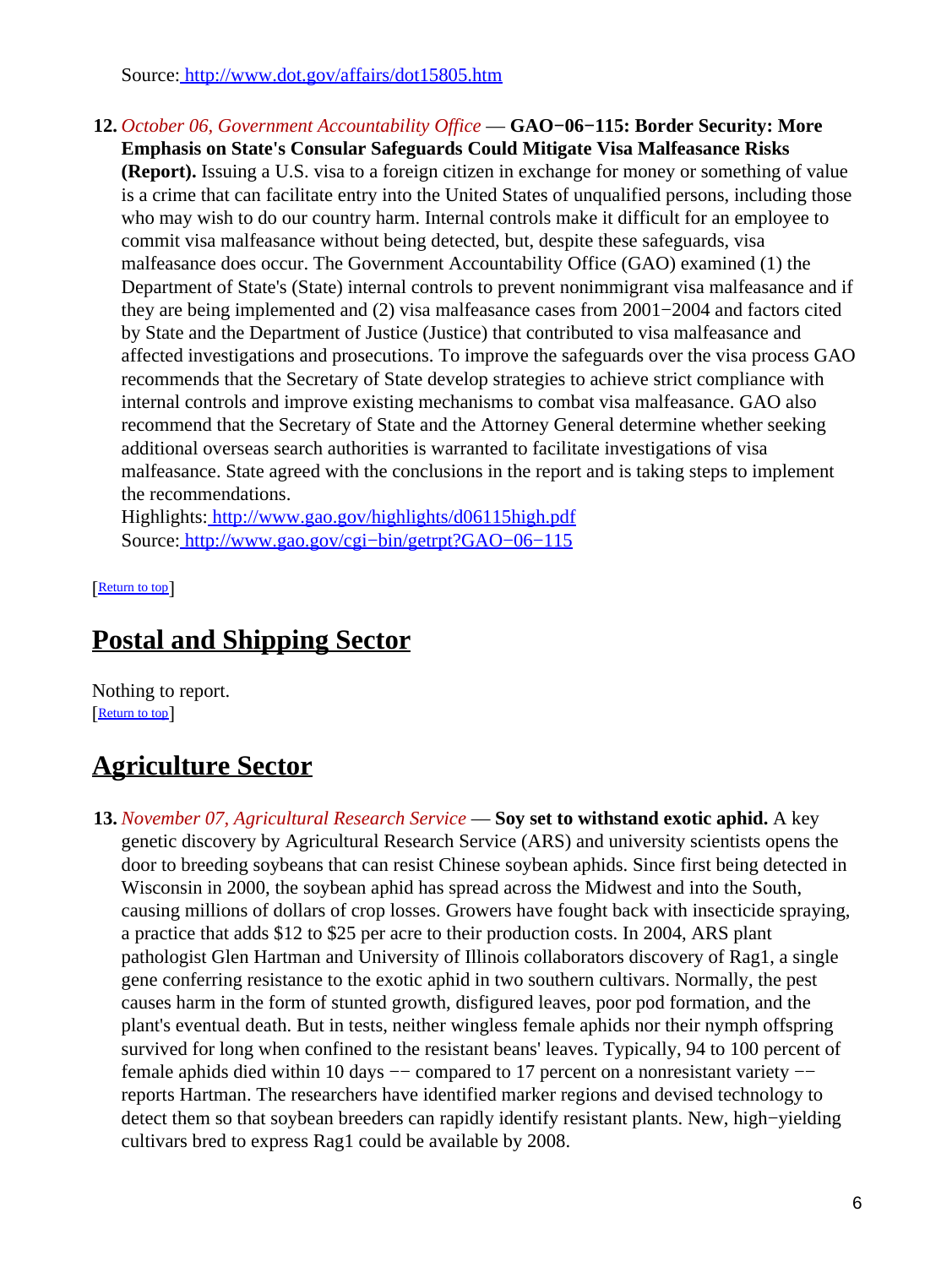Source[: http://www.ars.usda.gov/News/docs.htm?docid=1261](http://www.ars.usda.gov/News/docs.htm?docid=1261)

**14.** *November 06, Associated Press* — **Viral livestock disease in decline.** A highly contagious livestock disease that infected more than 150 horses and other animals in Montana this year appears to be on the decline. Four properties in Big Horn, MT, are currently under quarantine because of vesicular stomatitis (VS), Assistant State Veterinarian Jeanne Rankin said. At its peak, the viral disease, which causes painful blister−like lesions, closed dozens of ranches and barns in five Montana counties. The U.S. Department of Agriculture reported 152 VS cases in the state this summer and fall. Of the four properties still under quarantine in Montana, one has started the 21−day countdown to being released from quarantine. After the last symptoms of VS have disappeared, livestock must go three weeks without further signs of VS before the state will lift the quarantine. The other three properties are still waiting for lesions to heal. "We're hoping that Montana will be VS−free around the first of December," Rankin said. VS mainly affects cattle, horses, and swine, although most of Montana's cases this year involved horses. Because VS is highly contagious, other states and Canadian officials impose restrictions on livestock from VS−infected areas. When Montana is declared VS−free, those restrictions will be lifted, Rankin said.

Source[: http://www.grandforks.com/mld/grandforks/news/state/13098526 .htm](http://www.grandforks.com/mld/grandforks/news/state/13098526.htm)

**15.** *November 05, Stop Soybean Rust News* — **Georgia finds first soybean rust on Florida beggar weed in U.S.** A sample of Florida beggar weed found growing in a field of rust−infected soybeans in Decatur, GA, was confirmed positive for Asian soybean rust Friday, November 4. Until now, soybean rust in the field had been detected only on soybean and kudzu plants in the U.S. Bob Kemerait, Extension specialist with the University of Georgia, said pustules, but not spores, were found on the oldest foliage of the single Florida beggar weed plant that showed symptoms. Testing confirmed they were indeed Asian soybean rust pustules. Soybean rust pustules are the structure in which spores are produced before they burst out of the pustule's raised "crater" and ride the wind. Soybean rust was first confirmed in that Decatur on July 21, 2005, when officials reported "numerous pustules and copious spores" on one leaf in a kudzu patch only two miles south of a Georgia sentinel plot. Source[: http://www.stopsoybeanrust.com/viewStory.asp?StoryID=619](http://www.stopsoybeanrust.com/viewStory.asp?StoryID=619)

[[Return to top](#page-0-1)]

## <span id="page-6-0"></span>**Food Sector**

Nothing to report. [[Return to top](#page-0-1)]

## <span id="page-6-1"></span>**Water Sector**

**16.** *November 07, Daily News (CA)* — **Water storage under way.** Millions of gallons of California Aqueduct water are being pumped down wells in an effort to store water for drought years and to replenish the Antelope Valley's declining underground aquifer. Los Angeles County Waterworks officials began October 28 pulling water from its distribution pipeline system and sending it down three Lancaster wells, with a fourth well to be added this month,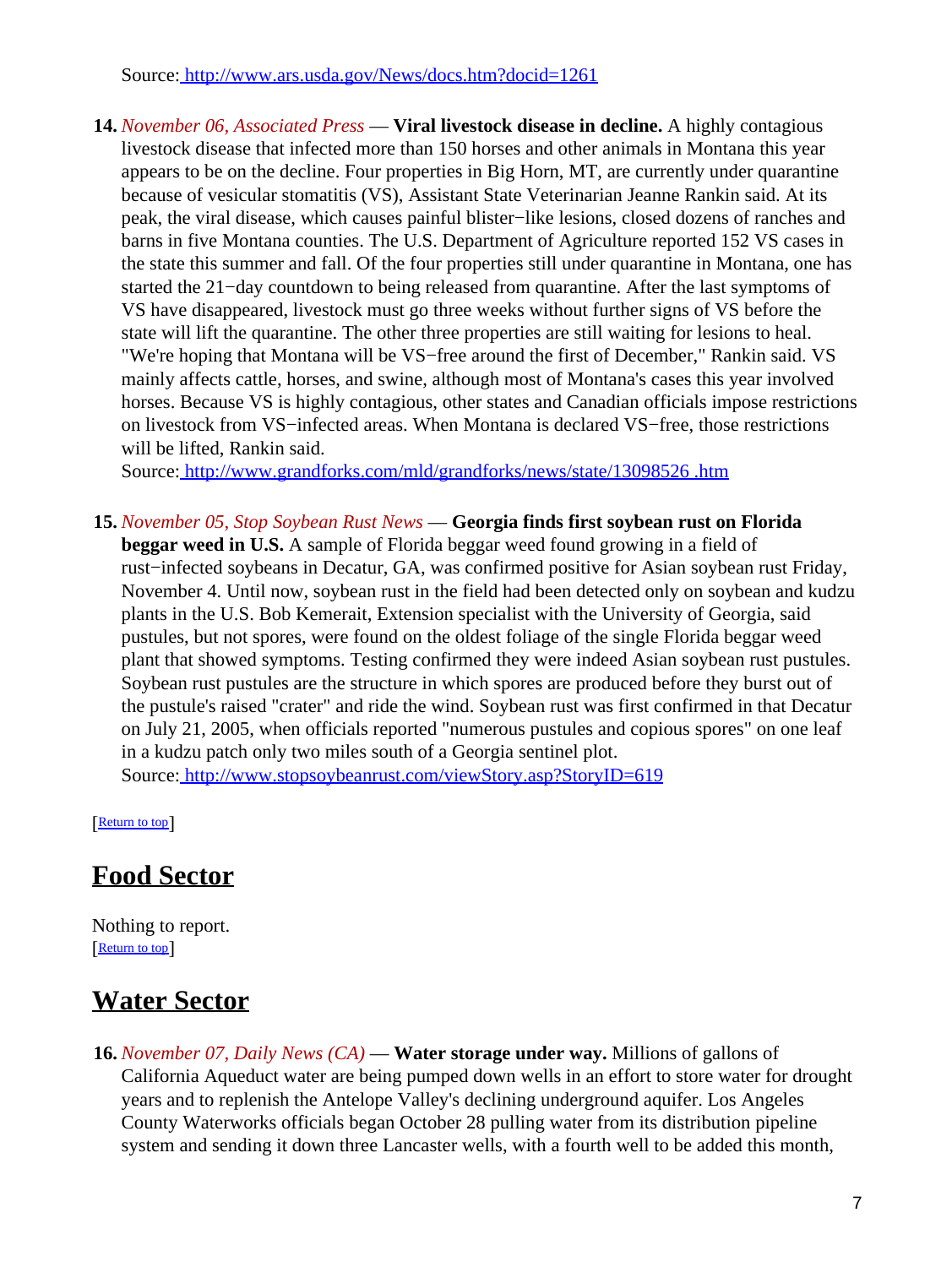officials said. "This is water that would otherwise have just run to waste," said Adam Ariki, assistant division engineer. By May or June −− depending on when Antelope Valley residents' water use rises with the arrival of warm weather — officials hope to pump underground 300 million to 500 million gallons: 1,000 to 1,500 acre−feet or more, enough to supply 1,000 to 1,500 homes for a year. California's wet 2004−05 weather −− the wettest winter in Los Angeles in more than 120 years −− means that the State Water Project can supply millions of gallons more than customers want to use.

Source[: http://www.dailynews.com/antelopevalley/ci\\_3189826](http://www.dailynews.com/antelopevalley/ci_3189826)

[[Return to top](#page-0-1)]

## <span id="page-7-1"></span>**Public Health Sector**

**17.** *November 07, Associated Press* — **Pharmacist shortage worsens nationwide.** The shortage of pharmacists has been fueled by several factors, especially changes in insurance policies and federal regulations of pharmaceuticals, which made drugs available to more people. Add to that an aging population and more drugs being manufactured and advertised to the public, and the number of prescriptions has increased from two billion to 3.2 billion in the last decade. That problem is expected to worsen after the new Medicare prescription drug program begins January 1, pharmacy officials said. Independent and chain pharmacies, hospitals, and nursing homes are scrambling to find people to fill orders. The National Association of Chain Drug Stores reported about 5,950 full− and part−time openings in July in its 37,000 member stores. The American Hospital Association reported a 7.4 percent vacancy rate for pharmacists as of December 2004, with 38 percent of its members saying it was harder to recruit pharmacists last year than in 2003. A consortium of pharmacy groups called the Pharmacy Manpower Project issued a report in 2002 predicting 157,000 unfilled pharmacy openings by 2020. Around the country, universities are opening new pharmacy schools or expanding existing programs, but it likely will take years for supply to meet demand.

Source[: http://www.cbsnews.com/stories/2005/11/07/ap/health/mainD8DN H6582.shtml](http://www.cbsnews.com/stories/2005/11/07/ap/health/mainD8DNH6582.shtml)

**18.** *November 07, Agence France−Presse* — **New case of H5N1 confirmed in Russia.** A dead bird was found to be carrying the H5N1 strain of bird flu in a village in the Urals. The virus was identified in the body of a dead bird in the village of Ozero−Sosnovka near Cheliabinsk, where several earlier outbreaks have been reported, the local office of the Russian emergency situations ministry told Agence France Presse. "Last Thursday, 12 birds died in this village. The virus was found in one of them," spokesperson Viacheslav Ladonkin said Monday, November 7.

Source[: http://news.yahoo.com/s/afp/20051107/hl\\_afp/healthflurussia\\_](http://news.yahoo.com/s/afp/20051107/hl_afp/healthflurussia_051107122139;_ylt=AnG58Wz8BQ_FFT_ytG11mQSJOrgF;_ylu=X3oDMTBiMW04NW9mBHNlYwMlJVRPUCUl) 051107122139; ylt=AnG58Wz8BO\_FFT\_ytG11mOSJOrgF;\_ylu=X3oDMTBi [MW04NW9mBHNlYwMlJVRPUCUl](http://news.yahoo.com/s/afp/20051107/hl_afp/healthflurussia_051107122139;_ylt=AnG58Wz8BQ_FFT_ytG11mQSJOrgF;_ylu=X3oDMTBiMW04NW9mBHNlYwMlJVRPUCUl)

<span id="page-7-0"></span>**19.** *November 06, Associated Press* — **States look to Nebraska tracking program.** Rural health care worries in Nebraska have sparked a unique program officials say can speed responses to a variety of needs, from the flu to a terrorist attack. Other states are looking closely at the University of Nebraska Medical Center initiative, as is the U.S. Centers for Disease Control and Prevention (CDC). They are drawn by the information compiled by the school's Health Professions Tracking Center. The database tracks about 35,000 health care professionals in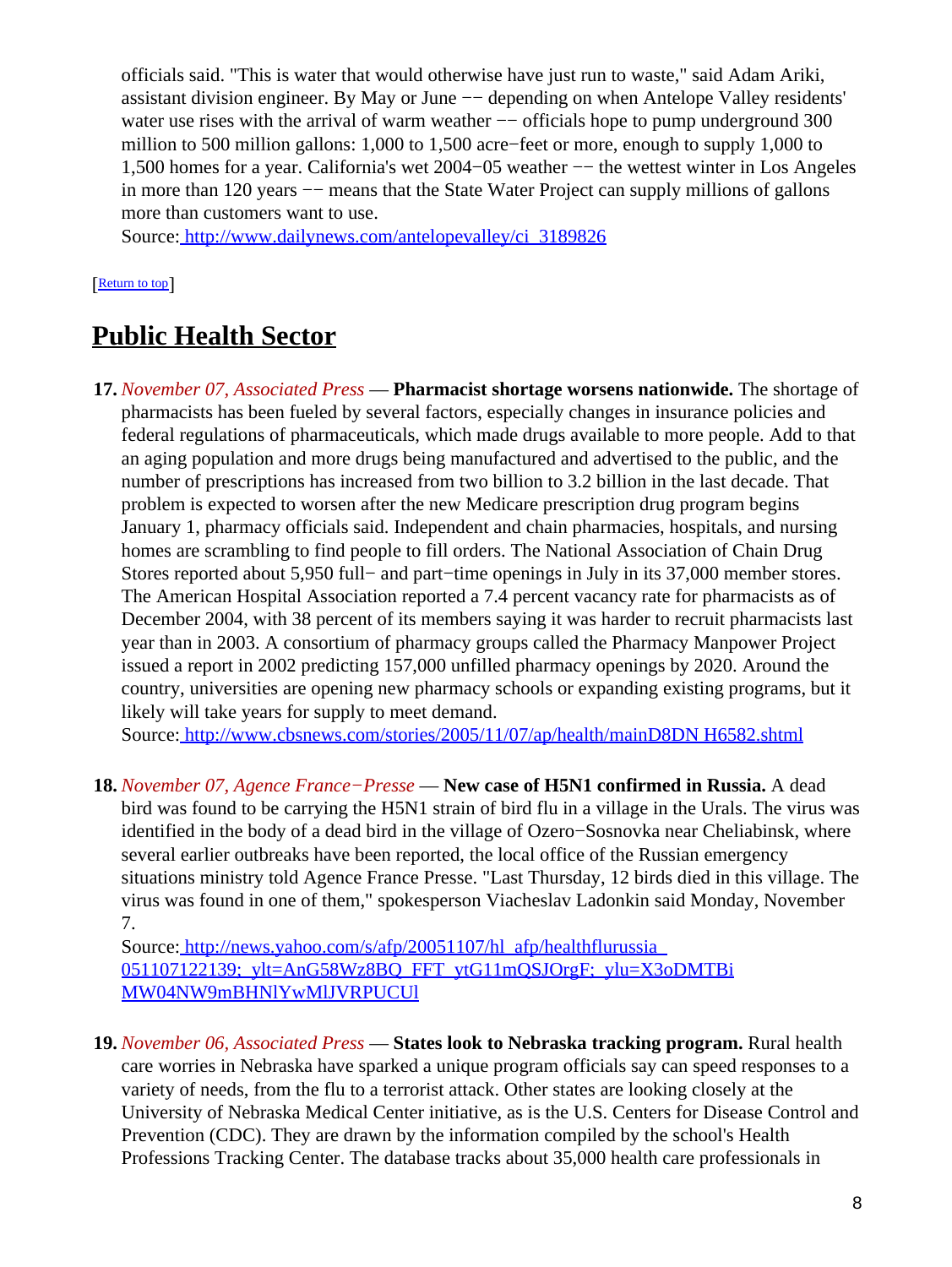Nebraska and is updated almost constantly. Information includes where the medical professionals live, work and what they specialize in, where they went to school and even what languages they speak. Kolene Kohll is the architect and director of the Nebraska center. While the database is still used to examine work force issues, the September 11, 2001, terrorist attacks changed some of the center's focus, Kohll said. In the months following the attacks, information about medical workers' readiness to handle bioterrorism threats became particularly valuable. The database was also linked with a broadcast system operated by the Nebraska Department of Health and Human Services that can contact the state's medical workers quickly in an emergency. About 30 states have shown interest in having the Nebraska center establish databases, Kohll said.

Health Professions Tracking Center:<http://app1.unmc.edu/healthprof/> Source[: http://www.heraldnewsdaily.com/stories/news−0096176.html](http://www.heraldnewsdaily.com/stories/news-0096176.html)

<span id="page-8-0"></span>**20.** *November 06, New York Times* — **Sentries in U.S. seek early signs of the avian flu.** With the country waiting nervously for avian flu to arrive, catching wild birds has become part of a national early detection effort. Hundreds of ornithologists, veterinarians, amateur bird−watchers, park rangers, and others are being recruited by the National Wildlife Health Center to join a surveillance effort along the major American migratory flyways. They will test wild birds caught in nets; birds shot by hunters on public lands, who must check in with game wardens; and corpses from large bird die−offs in public parks or on beaches. The plan also calls for sampling bodies of water for the influenza virus, which is shed in bird feces. And it is designating some ducks and geese −− like those in backyard flocks or living year–round in park ponds −− as "sentinels" to be captured, tested, released and periodically retested. Surveillance of poultry is already in place. Long−standing federal and state laws require farmers to report deaths of birds from any flu strain. The surveillance system was worked out this summer by the U.S. Department of Agriculture and the wildlife health center in Madison, WI, part of the U.S. Department of Interior.

Source[: http://www.nytimes.com/2005/11/06/national/06bird.html?hp&ex](http://www.nytimes.com/2005/11/06/national/06bird.html?hp&ex=1131339600&en=a0eff064c91e2a69&ei=5094&partner=homepage&oref=login) [=1131339600&en=a0eff064c91e2a69&ei=5094&partner=homepage&ore f=login](http://www.nytimes.com/2005/11/06/national/06bird.html?hp&ex=1131339600&en=a0eff064c91e2a69&ei=5094&partner=homepage&oref=login)

**21.** *November 05, Food and Agriculture Organization* — **Avian Influenza bulletin.** The Food and Agriculture Organization of the United Nations has released an update on the Avian Influenza situation. H5N1 Highly Pathogenic Avian Influenza (HPAI) has moved westwards; outbreaks have been confirmed in Turkey, Romania, and Croatia. Sporadic outbreaks have been reported in Russia, resulting in some deaths/culling of domestic poultry. Resurgence of the disease in China's main farming areas is also a concern. Human fatalities have been confirmed or suspected in Indonesia, Thailand, and Viet Nam. Countries in Europe, the Near East, and Africa have started implementing various preventive measures. Please click on the link below to view worldwide updates by country.

Source[: http://www.fao.org/ag/againfo/subjects/documents/ai/AVIbull0 35.pdf](http://www.fao.org/ag/againfo/subjects/documents/ai/AVIbull035.pdf)

[[Return to top](#page-0-1)]

### <span id="page-8-1"></span>**Government Sector**

**22.** *November 07, Foster's Online (NH)* — **Panel calls for better courthouse safety.** A New Hampshire state Supreme Court study on security has suggested a number of measures courts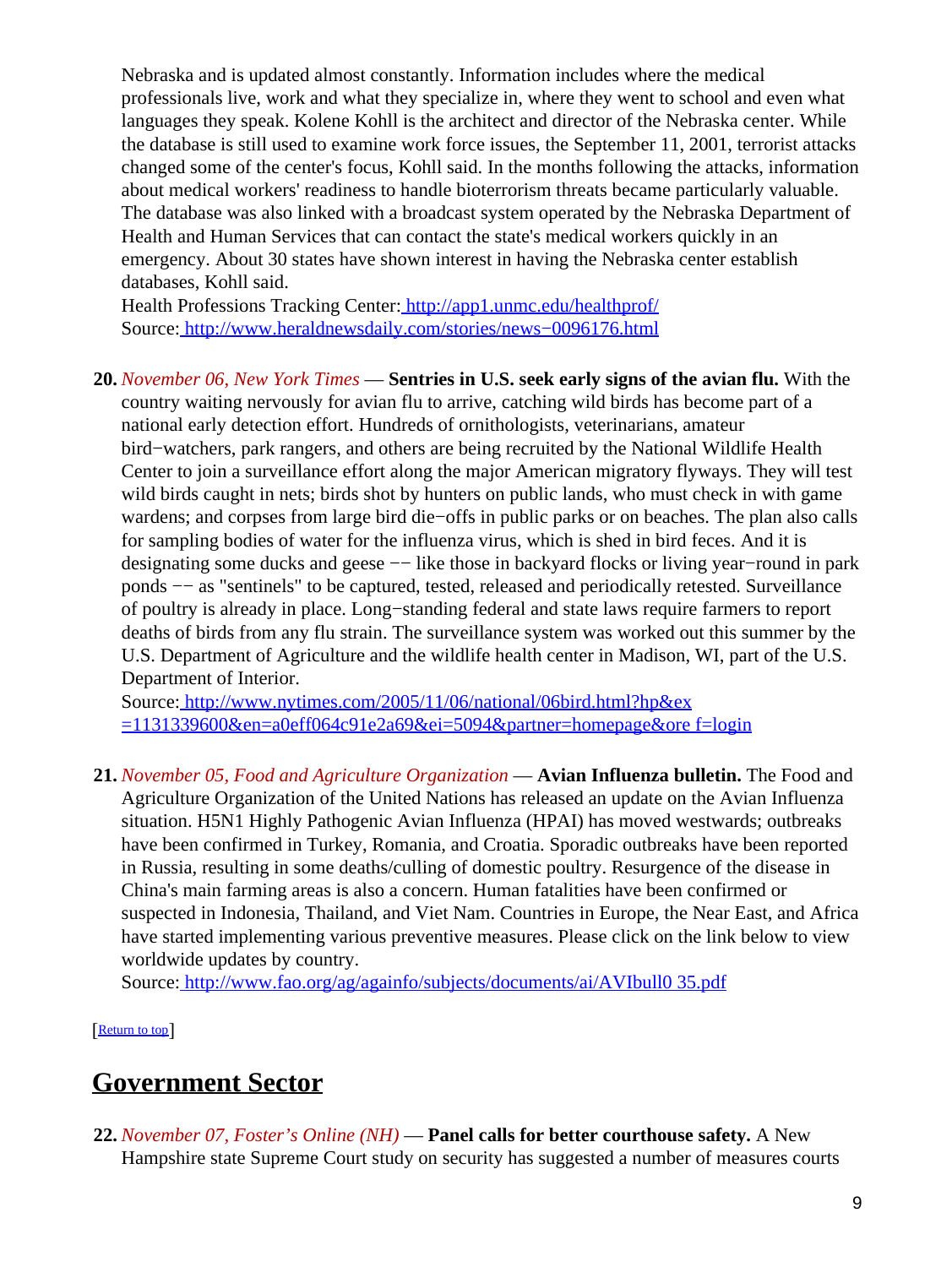can take to make the halls of justice in the state safer. The study came following an eight−month review by a 22−member committee following the courthouse shooting in Atlanta earlier this year. Many of the items recommended by the committee are already in place or steps are being taken to implement them, according to court and county officials. The committee announced immediate steps the court should take to improve security, including installing "duress alarms" for court security, improving camera surveillance and increasing use of video arraignments to cut down on security risks and costs in transporting prisoners. Strafford County Sheriff Wayne Estes said Strafford County Superior Court already has a duress alarm and measures to install video cameras and television in the superior court and the three district courts in Rochester, Dover and Durham are moving forward. The committee also recommended system−wide standardization of criteria for weapons training and physical abilities for security officers. The committee suggested that the state Police Standards and Training Council develop and administer such a program for all court security personnel, with the approval of the Supreme Court.

Source[: http://www.fosters.com/apps/pbcs.dll/article?AID=/20051107/N EWS01/111070097](http://www.fosters.com/apps/pbcs.dll/article?AID=/20051107/NEWS01/111070097)

**23.** *November 07, Government Computer News* — **DHS releases critical asset protection plan.** The Department of Homeland Security has released its draft National Infrastructure Protection Plan that establishes a framework for working with the private sector to protect the nation's critical assets and key resources such as energy, water and food supplies, health care, transportation and IT systems. The 175−page document was authorized under Homeland Security Presidential Directive 7, and is available for review and public comment until December 5. The plan states that DHS will operate the Sector Coordinating Councils and Government Coordinating Councils within 30 days under the Sector Partnership Model. The agency also will implement protocols for vetting and delivering information to owners and operators of critical infrastructure within 30 days. DHS will develop an NIPP National Awareness Plan within 180 days and implement it within a year. Federal Register Announcement:

[http://a257.g.akamaitech.net/7/257/2422/01jan20051800/edocke](http://a257.g.akamaitech.net/7/257/2422/01jan20051800/edocket.access.gpo.gov/2005/05-21984.htm) [t.access.gpo.gov/2005/05−21984.htm](http://a257.g.akamaitech.net/7/257/2422/01jan20051800/edocket.access.gpo.gov/2005/05-21984.htm) Source[: http://www.gcn.com/vol1\\_no1/daily−updates/37520−1.html](http://www.gcn.com/vol1_no1/daily-updates/37520-1.html)

[[Return to top](#page-0-1)]

## <span id="page-9-0"></span>**Emergency Services Sector**

**24.** *November 08, WPRI 12 (RI)* — **First responder counterterrorism training held in Rhode Island.** On Monday, November 7, the National Counterterrorism Center, in collaboration with Department of Homeland Security's Office of Information Analysis and the FBI's Weapons of Mass Destruction Operations Unit, conducted a seminar for 70 first responders in Rhode Island. The training program was designed to help first responders prepare for terrorism. The agencies disseminated unclassified reference materials and threat information regarding chemical, biological, radiological, and nuclear terrorism.

Source[: http://www.wpri.com/Global/story.asp?S=4080270&nav=F2DO](http://www.wpri.com/Global/story.asp?S=4080270&nav=F2DO)

**25.** *November 06, Canadian Press* — **Canadian Defense study aims to gauge people's reactions to terrorist crises.** Defense Research and Development Canada is launching a study to help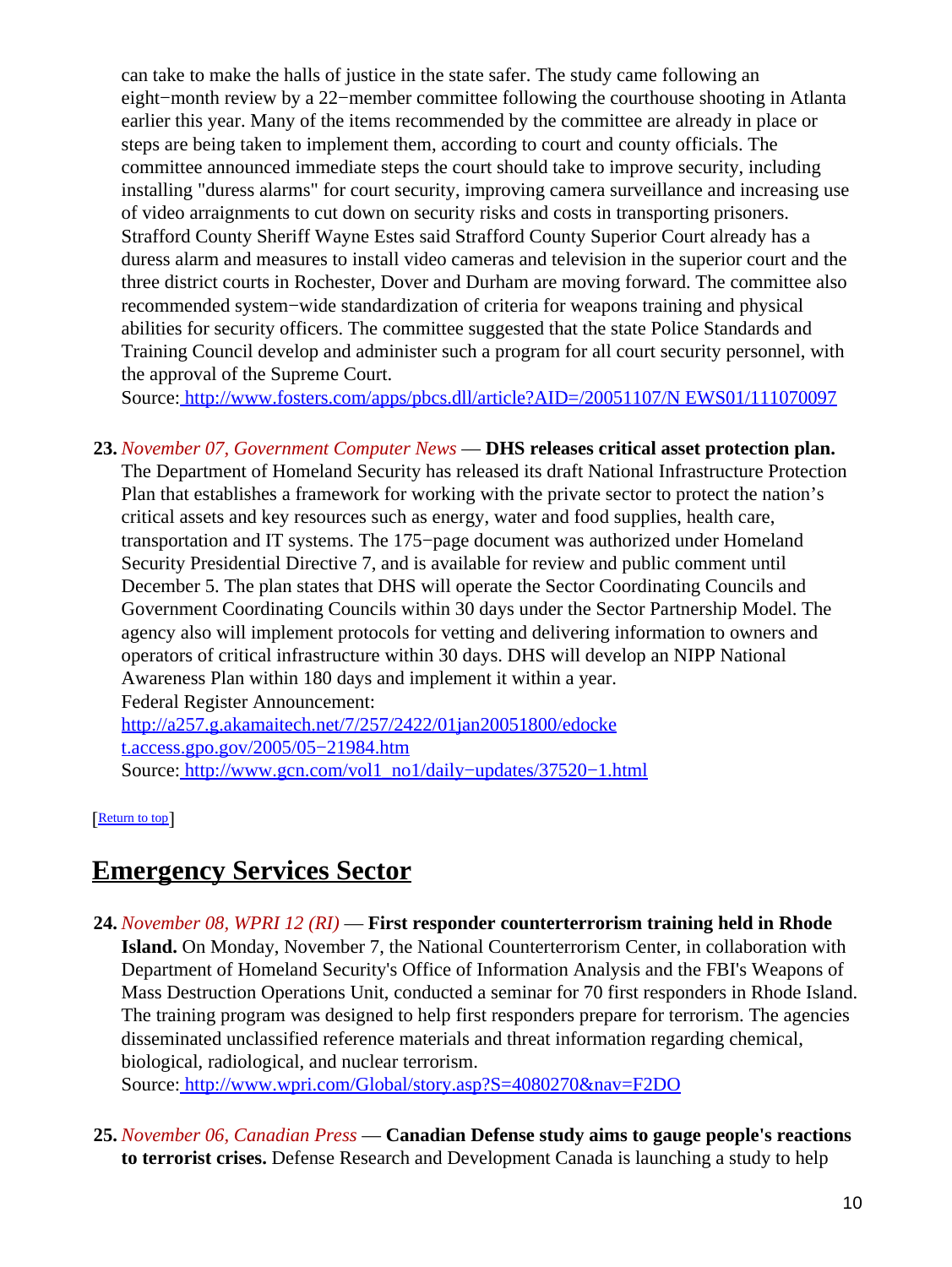them understand how people will respond to a biological or radiological attack so emergency workers can better plan how to manage such situations. Researchers hope to determine whether people are likely to panic and overreact; ignore or undermine authorities' efforts; abandon jobs and evacuate cities or stay home; and whether they will exploit the situation and break the law or try to help. David Mandel, the project's lead scientist, says that while there have been many academic laboratory studies on the effects of emotion on behavior, there is little research involving realistic crisis situations. To identify psychosocial effects, the study will look at the September 11, 2001, terrorist attacks and New Orleans' response to Hurricane Katrina. The study will assess how people will respond to a threat, but also how they perceive the responders and comply with policies that direct them. According to Mandel: "When people come in as first−responders and members of the public are suspicious of their intentions, that's a problem that goes beyond the initial crisis itself."

Source: http://news.yahoo.com/s/cpress/20051106/ca\_pr\_on\_na/disaster\_study\_1&printer=1

[[Return to top](#page-0-1)]

## <span id="page-10-0"></span>**Information Technology and Telecommunications Sector**

**26.** *November 07, Government Computer News* — **Telecom infrastructure is weak link in disasters.** During Hurricane Katrina, getting enough power was a major issue for the Gulf Coast telecom providers, as was keeping the basic infrastructure running and providing physical security for workers and equipment. A recent Federal Communications Commission meeting with two telecommunication providers revealed that outages in physical infrastructure remains a problem for networks in disaster situations. Anthony Melone, vice president of network operations support for Verizon Wireless stated that Katrina "was probably the most severely impacted situation that we've experienced...There were a lot of unique learning experiences." Verizon Wireless' cellular phone coverage for Alabama, Louisiana, and Mississippi dipped to less than 50 percent of its full coverage, and about six percent of BellSouth's customer base −− about 1.2 million users −− lost landline telephone usage.

Source[: http://www.gcn.com/vol1\\_no1/daily−updates/37515−1.html](http://www.gcn.com/vol1_no1/daily-updates/37515-1.html)

**27.** *November 05, Secunia* — **Macromedia Flash Player SWF file handling arbitrary code execution vulnerability.** A vulnerability has been reported in Macromedia Flash Player which could be exploited to compromise a user's system. The vulnerability is caused due to missing validation of the frame−type identifier that is read from a SWF file. This value is used as an index in Flash.ocx to reference an array of function pointers. This can be exploited via a specially crafted SWF file to cause the index to reference memory that is under the attacker's control, which causes Flash Player to use attacker−supplied values as function pointers. Secunia recommends updating to Flash Player 8 (8.0.22.0) or apply Flash Player 7 update (7.0.61.0 or 7.0.60.0).

Source[: http://secunia.com/advisories/17430/](http://secunia.com/advisories/17430/)

**28.** *November 05, Zone h* — **DSA 881−1: Openssl096 cryptographic weakness.** A vulnerability has been found in the Open Secure Socket Layer (OpenSSL) library that can allow an attacker to perform active protocol−version rollback attacks which could lead to the use of the weaker SSL 2.0 protocol even though both ends support SSL 3.0 or TLS 1.0. Zone−h recommends the user to upgrade the libssl packages.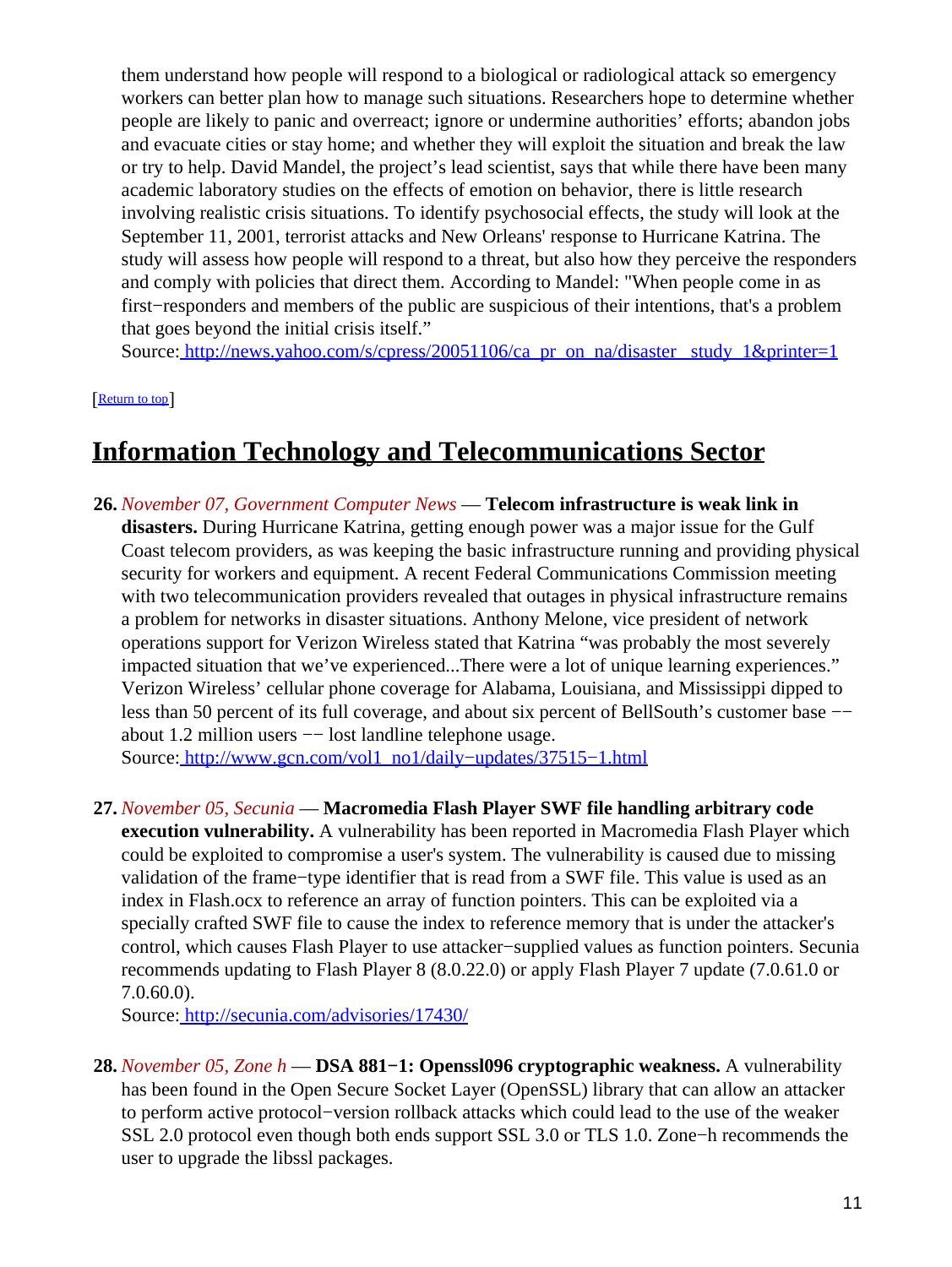Source[: http://www.zone−h.org/advisories/read/id=8377](http://www.zone-h.org/advisories/read/id=8377)

#### **29.** *November 04, Secunia* — **CuteNews "template" local file inclusion vulnerability.** A

vulnerability has been found in CuteNews which could be exploited by attackers to disclose sensitive information and compromise a vulnerable system. The vulnerability is caused when input passed to the "template" parameter in "show\_archives.php" and "show\_news.php" is not properly verified before it is used to include files. This can be exploited to include arbitrary files from local resources. This can further be exploited to execute arbitrary PHP code by including the "inc/ipban.mdu" script where PHP code can be injected via the "add\_ip" parameter. Successful exploitation requires disabling of "magic\_quotes\_gpc." The vulnerability has been fixed in an updated 1.4.1 version (build 178). Source[: http://secunia.com/advisories/17435/](http://secunia.com/advisories/17435/)

#### **Internet Alert Dashboard**

**DHS/US−CERT Watch Synopsis**

<span id="page-11-0"></span>**Over the preceding 24 hours, there has been no cyber activity which constitutes an unusual and significant threat to Homeland Security, National Security, the Internet, or the Nation's critical infrastructures.**

**US−CERT Operations Center Synopsis:** US−CERT is aware of publicly available proof of concept code for an Oracle worm. Currently, US−CERT cannot confirm if this code works. We are working with Oracle to determine the threat posed by this code.

Although there is limited information concerning this potential threat, US−CERT strongly encourages Oracle system administrators to implement the following workarounds:

- \* Change default user credentials for Oracle installations
- \* Change the default port for the TNS listener
- \* Restrict Oracle network access to trusted hosts only
- \* Revoke CREATE DATABASE LINK privileges from the CONNECT role

US−CERT will continue to investigate the issue and provide updates as they become available. For more information, please review: [http://www.us−cert.gov/current/current\\_activity.htmloraclewm](http://www.us-cert.gov/current/current_activity.htmloraclewm)

**Phishing Alert / Malicious Code: PayPal Traffic Redirection:** US−CERT has received reports of a new attack that targets users of PayPal. The attack begins with a spoofed email phishing message that provides a link to download the executable PayPal security tool file. The executable, named

PayPal−2.5.200−MSWin32−x86−2005.exe, is a Trojan Horse which modifies the DNS server of the local workstation and then deletes itself. All future requests for paypal.com will be transparently redirected to a phishing website. This same DNS server could also be used to redirect requests for additional websites, but it currently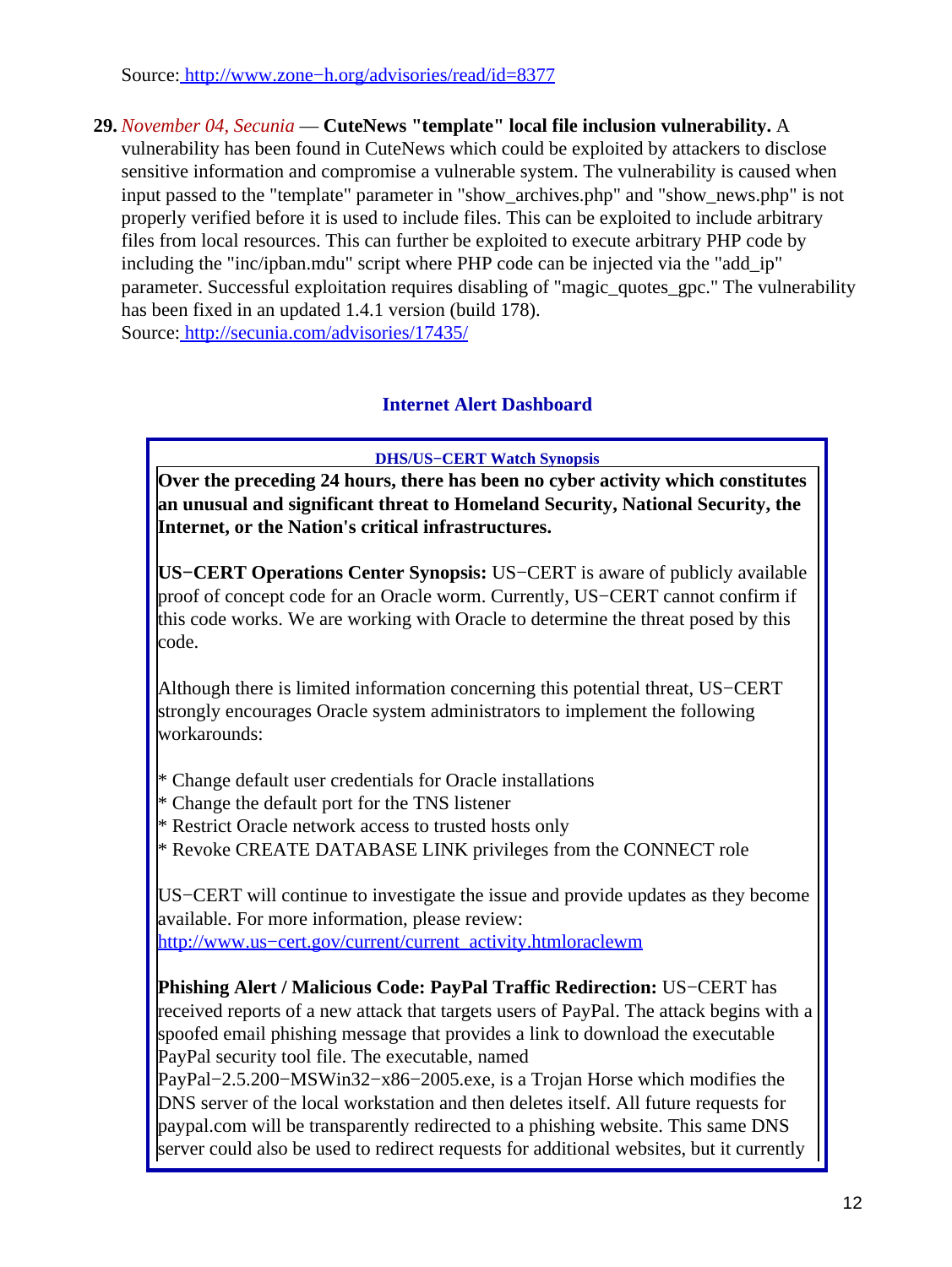| appears to only redirect paypal.com. For more information please see:                                                                                     |                                                                    |
|-----------------------------------------------------------------------------------------------------------------------------------------------------------|--------------------------------------------------------------------|
| http://www.websensesecuritylabs.com/alerts/alert.php?AlertID =329                                                                                         |                                                                    |
|                                                                                                                                                           |                                                                    |
| <b>XML-RPC for PHP Vulnerability Attack: SANS is reporting, "We have received</b>                                                                         |                                                                    |
| a few reports on an attack exploiting xml-rpc for php vulnerability." xml-rpc for php                                                                     |                                                                    |
| is used in a large number of popular web applications such as PostNuke, Drupal,                                                                           |                                                                    |
| b2evolution, Xoops, WordPress, PHPGroupWare and TikiWiki. When exploited, this                                                                            |                                                                    |
| could compromise a vulnerable system. From the submitted logs, it attempts to wget                                                                        |                                                                    |
| a remote access Trojan from one system and using the Trojan to try to connect to                                                                          |                                                                    |
| another site via port 8080. SANS has posted new information and analysis on this                                                                          |                                                                    |
| attack. For more information, please see http://isc.sans.org//diary.php?storyid=823                                                                       |                                                                    |
| <b>Current Port Attacks</b>                                                                                                                               |                                                                    |
| <b>Top 10 Target Ports</b>                                                                                                                                | [35885 (---), 1026 (win-rpc), 445 (microsoft-ds), 6881             |
|                                                                                                                                                           | (bittorrent), 80 (www), $6346$ (gnutella–svc), 25 (smtp), 135      |
|                                                                                                                                                           | (epmap), $1025$ (win-rpc), $139$ (netbios-ssn)                     |
|                                                                                                                                                           | Source: http://isc.incidents.org/top10.html; Internet Storm Center |
| To report cyber infrastructure incidents or to request information, please contact US-CERT at soc@us-cert.gov or visit<br>their Website: www.us-cert.gov. |                                                                    |
| Lefennation on IT information decision and coolinic son by found at the IT ICAO (Lefennation Champerson) Anglesia Osmtoni                                 |                                                                    |

Information on IT information sharing and analysis can be found at the IT ISAC (Information Sharing and Analysis Center) Website: [https://www.it−isac.org/.](https://www.it-isac.org/)

[[Return to top](#page-0-1)]

# <span id="page-12-0"></span>**Commercial Facilities/Real Estate, Monument &Icons Sector**

Nothing to report. [[Return to top](#page-0-1)]

# <span id="page-12-1"></span>**General Sector**

Nothing to report. [[Return to top](#page-0-1)]

#### **DHS Daily Open Source Infrastructure Report Contact Information**

<span id="page-12-2"></span>[DHS Daily Open Source Infrastructure Reports](http://www.dhs.gov/iaipdailyreport) – The DHS Daily Open Source Infrastructure Report is a daily [Monday through Friday] summary of open−source published information concerning significant critical infrastructure issues. The DHS Daily Open Source Infrastructure Report is archived for ten days on the Department of Homeland Security Website: <http://www.dhs.gov/iaipdailyreport>

#### **DHS Daily Open Source Infrastructure Report Contact Information**

Content and Suggestions:<br>
Send mail to [dhsdailyadmin@mail.dhs.osis.gov](mailto:dhsdailyadmin@mail.dhs.osis.gov) or contact the DHS Daily Report Team at (703) 983−3644.